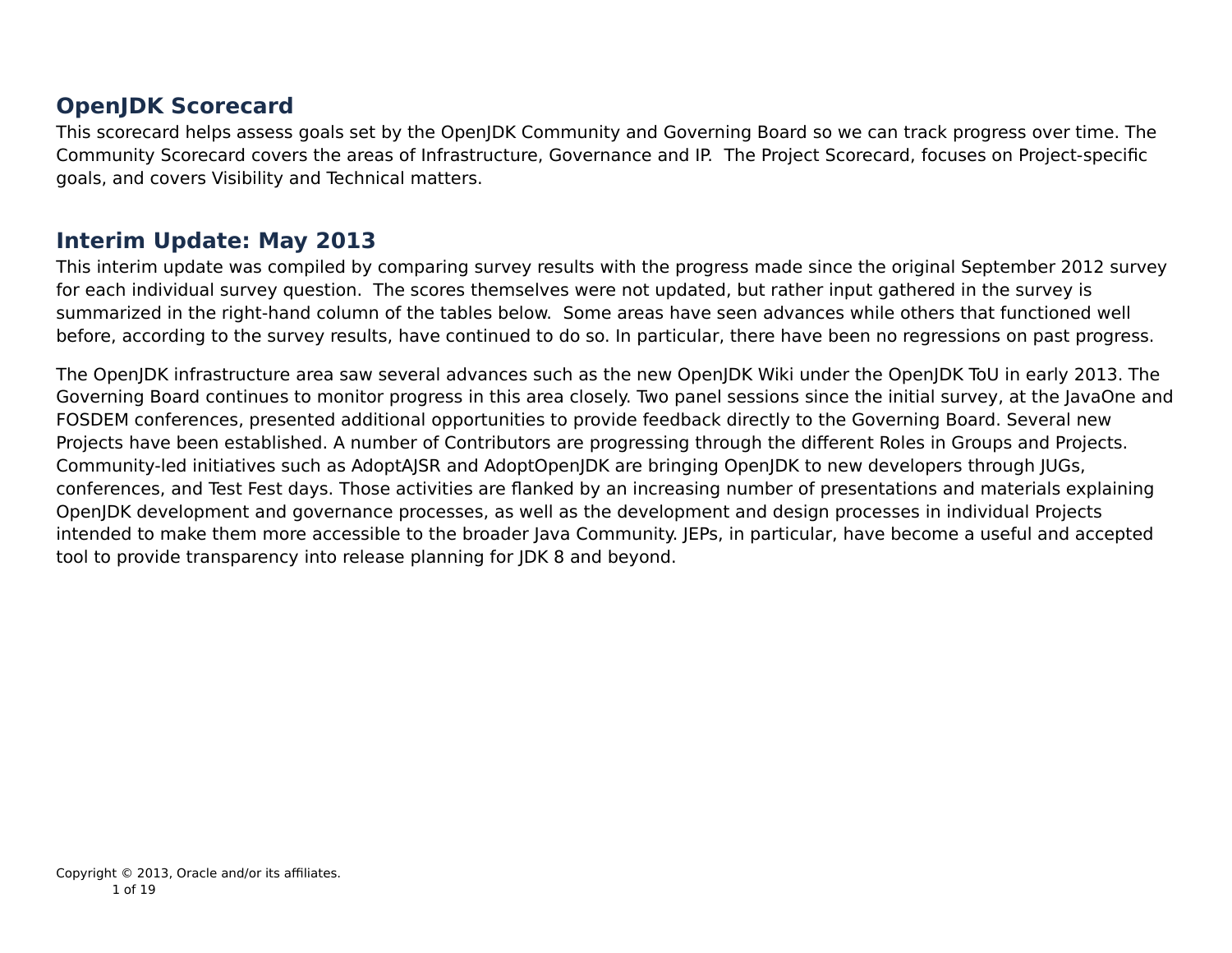## **OpenJDK Scorecard Survey Results**

This version contains an interim update which includes feedback from the OpenJDK Governing Board as an indicator of progress towards doing a complete update for JavaOne 2013.

The original 2012 survey ran for a week from September 19-25. Responses on the survey were gathered, and a first round of scores proposed based on the Scorecard draft. Over 80 people responded to the survey.

- Less than half completed the entire survey (not unexpected, the Scorecard is detailed, as intended).
- $\cdot$  There was a pretty even distribution amongst Roles and Experience level in the Survey.
- · 34% of respondents were not Contributors OpenJDK, just "Interested Participants". 12% Contribute on their own time. 17% Contribute as part of their job, but at less than half their time, and 37% of respondents Contribute full time as their job.
- · Key Takeaways from Survey:
	- o Scoring system (0-5 with comments) is well received with three suggested changes:
		- Clarify "Minor" versus "Major" inconveniences
		- Change description for "5" to be "Meets **or exceeds** expectations"
		- Add an NA/Don't Know to future online surveys
	- $\circ$  There was an almost perfect correlation to areas I believe we are strong or weak and what the survey respondents believe.
	- o Suggestion to include a "Learn More" link in some of the goals to help people understand background.
	- Some "Thank You" comments were received (a) for doing the survey itself and (b) for supporting OpenJDK in general.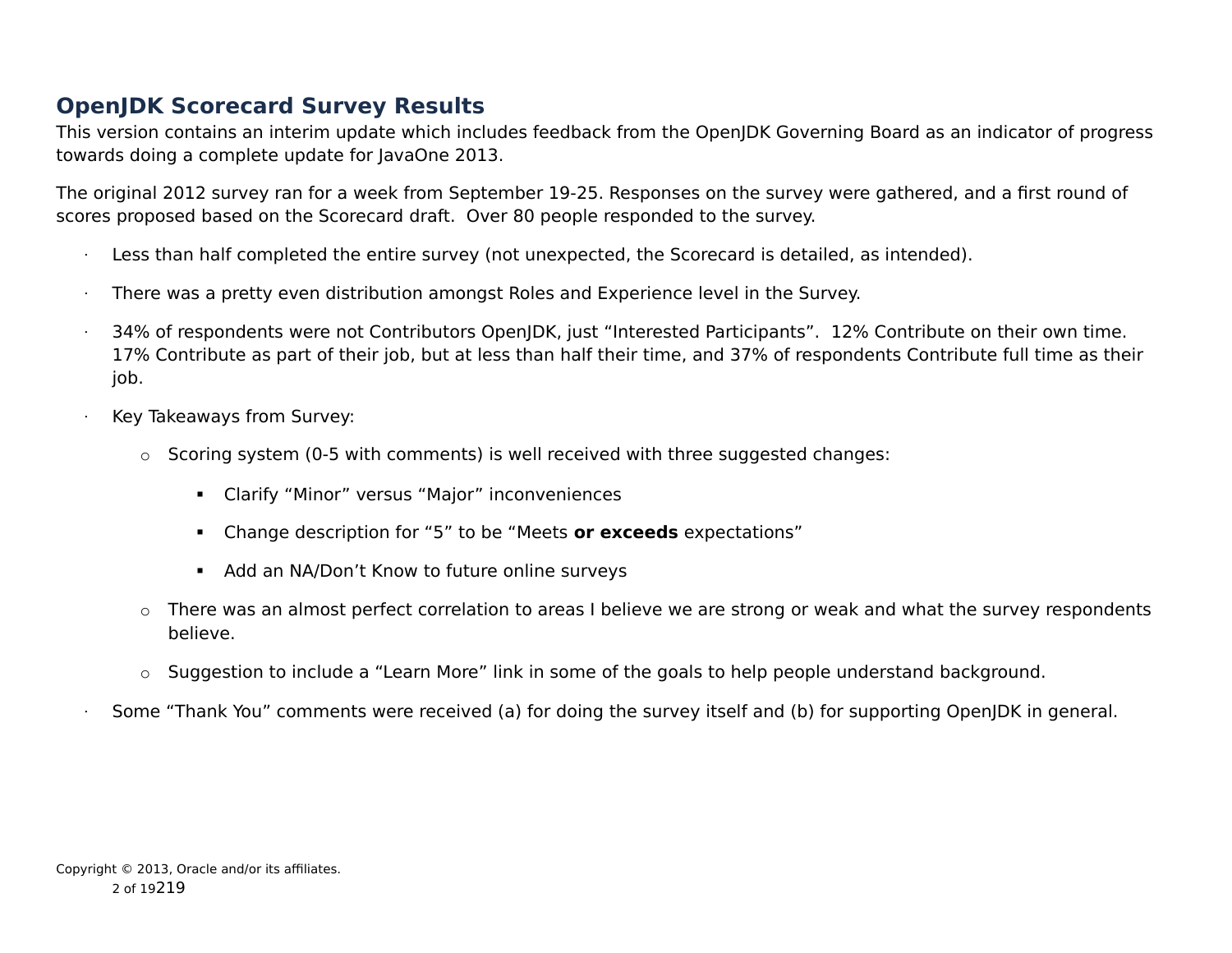# **OpenJDK Scorecard Scoring Methodology:**

| <b>Sco</b><br>re | <b>Meaning</b>                                                                                                                                                                                      |
|------------------|-----------------------------------------------------------------------------------------------------------------------------------------------------------------------------------------------------|
| 0                | Not Existent, no workarounds                                                                                                                                                                        |
|                  | Workarounds exist, but are highly problematic.                                                                                                                                                      |
| 2                | OK, with major inconveniences. (Only specific people are able to<br>work around the issue, or specialized tools not widely available are<br>required, or an inordinate amount of time is required). |
| 3                | OK, with minor inconveniences. (Any participant could work around<br>the issue given available information/tools within a reasonable<br>amount of time).                                            |
| 4                | Good, but improvements sought.                                                                                                                                                                      |
| 5                | Meets or exceeds expectations.                                                                                                                                                                      |

Comments field will be used to justify the Score, and describe how to improve upon the score for the next round (if not clear by improving the issues noted in the comment).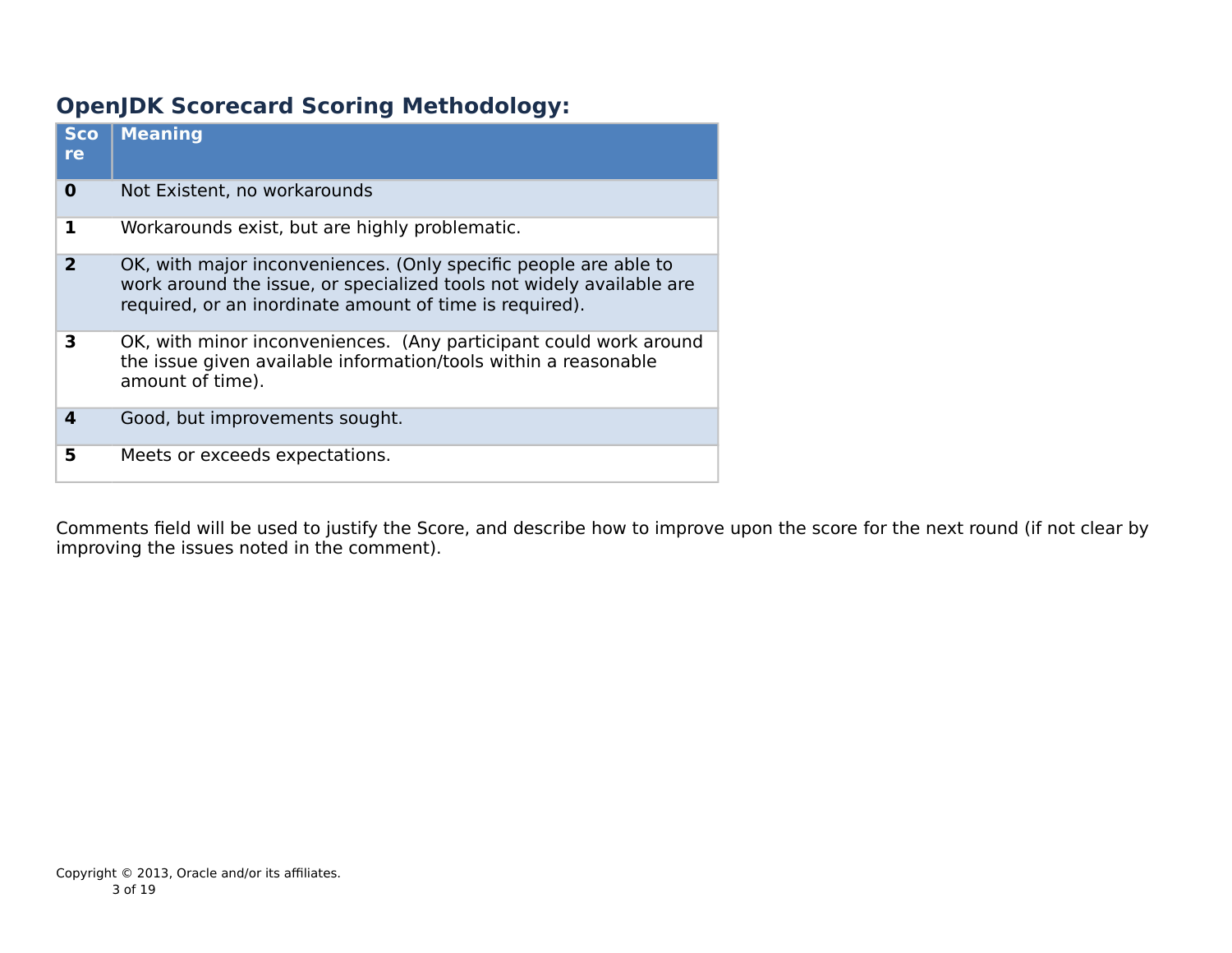## **Community Scorecard**

Proposed Score: Suggested score, proposed to the GB based on feedback from Oracle, and analysis of survey results. Note that it would be imprudent to only consider the average of the survey results too seriously given the spread of opinions, and those who might skew the survey up or down with ill considered clicks of 5's or 0's. Therefore, we look carefully at the median score, and the most popular score in the results as well.

Survey results X,Y,Z: X is the average weighted score, and Y is the median, Z is the most popular score. So "3.97, 4, 5" means the average score was 3.97, that the median was 4, but that 5 was selected more than any other

| Infrastructure                                               | 2012<br><b>Score</b> | 2012<br><b>Survey</b><br>Results | <b>2012 Comments</b>                                                                                                                                                                                                                                                                                             | <b>May 2013 Interim Update</b>                                            |
|--------------------------------------------------------------|----------------------|----------------------------------|------------------------------------------------------------------------------------------------------------------------------------------------------------------------------------------------------------------------------------------------------------------------------------------------------------------|---------------------------------------------------------------------------|
| <b>Project-Specific</b><br><b>Infrastructure</b>             |                      |                                  |                                                                                                                                                                                                                                                                                                                  |                                                                           |
| Project source code and<br>history are easily<br>accessible. | $5\phantom{.}$       | 3.97, 4, 5                       | Projects are able to commit<br>and push code, public is<br>able to read and consume<br>code. Code archives are<br>maintained. Mercurial is<br>generally well liked, and<br>even detractors generally<br>admit it's tolerable. It can<br>be a challenge to find the<br>right Mercurial forests<br>without asking. | The OpenJDK Mercurial infrastructure continues<br>to perform as expected. |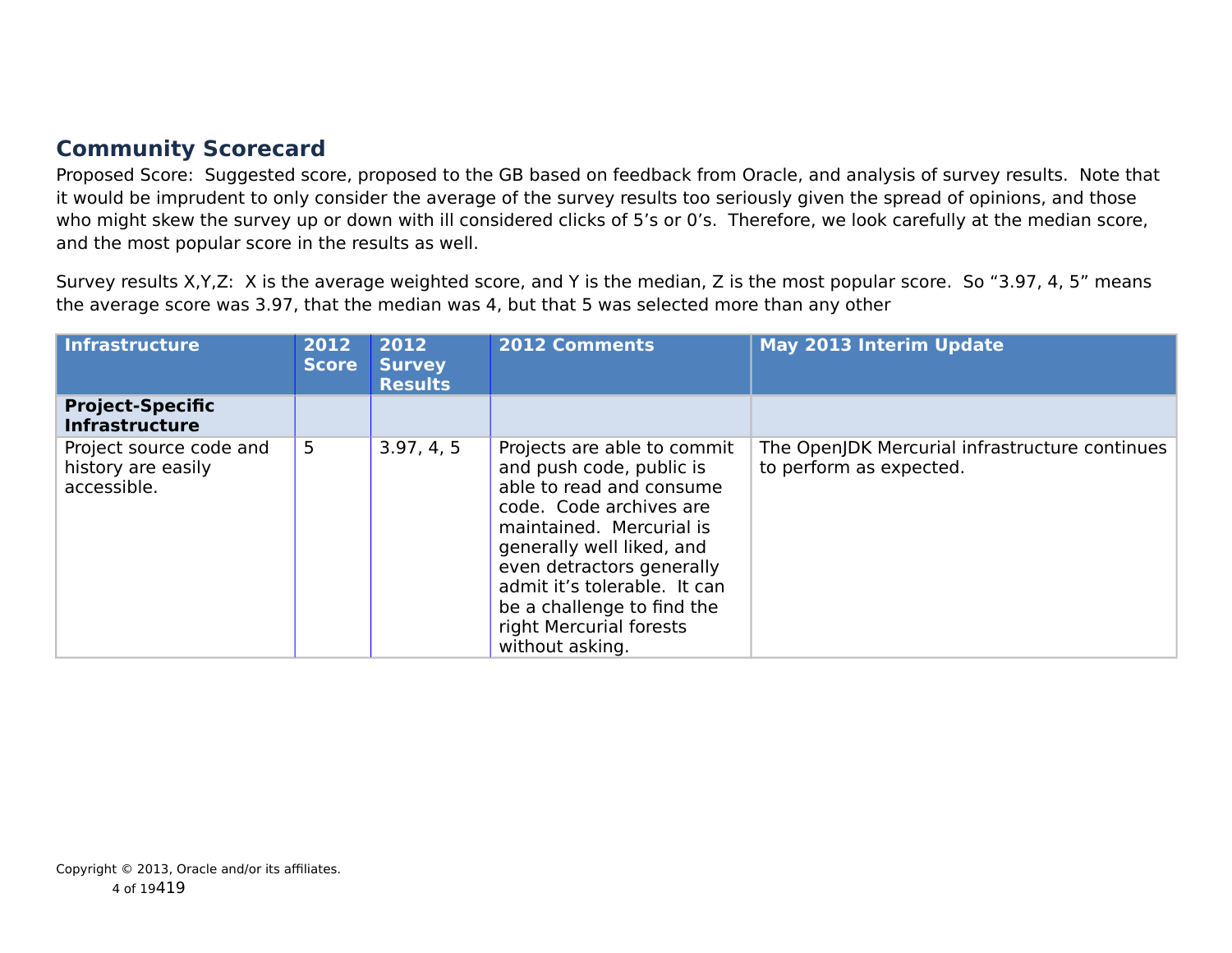| Projects are able to<br>manage their SCM easily.                             | $\overline{3}$ | 3.68, 4, 4 | Projects are able to create<br>new forests, add new<br>Committers and manage<br>repos, but usually require<br>interacting with<br>ops@openjdk.java.net at<br>Oracle to perform these<br>tasks. Lead times to make<br>changes and have requests<br>processed can vary<br>significantly.                                                        | SCM management requests sent to<br>ops@openjdk.java.net are typically processed<br>within a day or two, allowing new Projects to<br>bootstrap their source code repositories<br>rapidly.                                                                                                                                     |
|------------------------------------------------------------------------------|----------------|------------|-----------------------------------------------------------------------------------------------------------------------------------------------------------------------------------------------------------------------------------------------------------------------------------------------------------------------------------------------|------------------------------------------------------------------------------------------------------------------------------------------------------------------------------------------------------------------------------------------------------------------------------------------------------------------------------|
| An issue tracker is<br>available to the entire<br>community.                 | $\mathbf{1}$   | 1.66, 1, 1 | An issue tracker is<br>available. The public is able<br>to submit issues, and read<br>most issues. At the current<br>time, only Oracle staff are<br>able to perform queries,<br>manage bugs and the bug<br>lifecycle. This has required<br>projects lead by non-Oracle<br>Committers to seek<br>alternative locations to<br>manage bug fixes. | The migration from the legacy Sun BugTrag to<br>the internal JIRA system is complete. It is used<br>by bugs.sun.com to provide its content. It has<br>been in active use and over 10,000 new issues<br>have been filed since the migration. Oracle<br>continues working to make the internal system<br>externally available. |
| <b>Public Code Review</b><br>System is available to the<br>entire community. | 2              | 2.16, 2, 1 | cr.openjdk.java.net used for<br>code display, approval<br>handled by email. More<br>features would be possible<br>if a newer technology could<br>be used.                                                                                                                                                                                     | The existing infrastructure continues to work.<br>The webrev.ksh tool is being gradually updated<br>to improve the user experience.                                                                                                                                                                                          |
|                                                                              |                |            |                                                                                                                                                                                                                                                                                                                                               |                                                                                                                                                                                                                                                                                                                              |
| <b>Group and Project</b>                                                     |                |            |                                                                                                                                                                                                                                                                                                                                               |                                                                                                                                                                                                                                                                                                                              |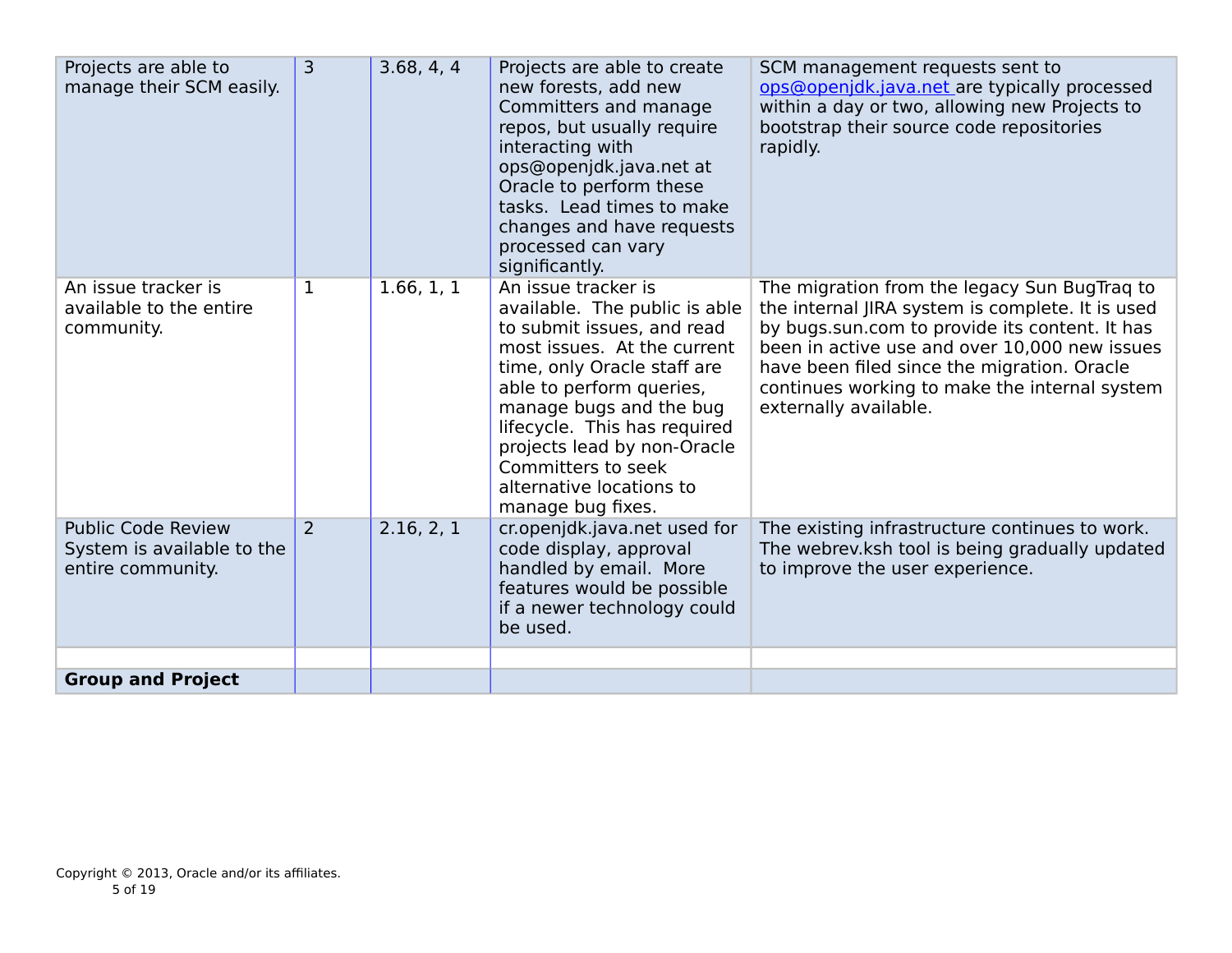| Mailing List infrastructure<br>is available.                | $\overline{4}$ | 4.34, 5, 5 | Easy to use and generally<br>well known mail tools<br>available. Archives are not<br>easily searchable, and<br>attachments can be<br>problematic. It would be<br>helpful to better describe<br>and group the various lists<br>for people new to OpenJDK.                                                                      | Continues to work as well as before.                                                                                                                                                                                                                                                                                             |
|-------------------------------------------------------------|----------------|------------|-------------------------------------------------------------------------------------------------------------------------------------------------------------------------------------------------------------------------------------------------------------------------------------------------------------------------------|----------------------------------------------------------------------------------------------------------------------------------------------------------------------------------------------------------------------------------------------------------------------------------------------------------------------------------|
| Project and Group<br>members can easily edit<br>web pages.  | 2              | 2.6, 3, 4  | A process exists for Groups<br>and Projects to have a web<br>page created.<br>Unfortunately, only Oracle<br>staff may currently edit<br>OpenJDK web pages, so<br>non-Oracle staff must make<br>requests to<br>ops@openjdk.java.net. This<br>is problematic for Groups<br>and Projects that may not<br>have Oracle Committers. | Updates of pages on openjdk.java.net continue<br>to be made via <b>ops@openidk.java.net</b> . The new<br>wiki.openjdk.java.net provides Groups and<br>Projects with an alternative way to offer<br>up-to-date information.                                                                                                       |
| Project and Group<br>members can easily edit<br>wiki pages. | 3              | 2.77, 3, 4 | A wiki is available, but<br>under different TOU than<br>the rest of OpenJDK, which<br>is of concern to some<br>participants.                                                                                                                                                                                                  | A new OpenJDK Wiki under the OpenJDK ToU<br>was rolled out on wiki.openjdk.java.net.<br>Existing OpenJDK Wiki content was migrated to<br>the new instance. Project and Group members<br>can now easily edit their wiki pages. Three new<br>Projects have added wiki spaces: Port:<br>PowerPC/AIX, Type Annotations, and Nashorn. |
| Blog Aggregator is<br>available.                            | $\overline{4}$ | 2.93, 4, 5 | A blog aggregator is in use.<br>Technology used and<br>process for adding or<br>removing bloggers could be<br>improved.                                                                                                                                                                                                       | A number of new bloggers have been added to<br>the blog aggregator since the last update.                                                                                                                                                                                                                                        |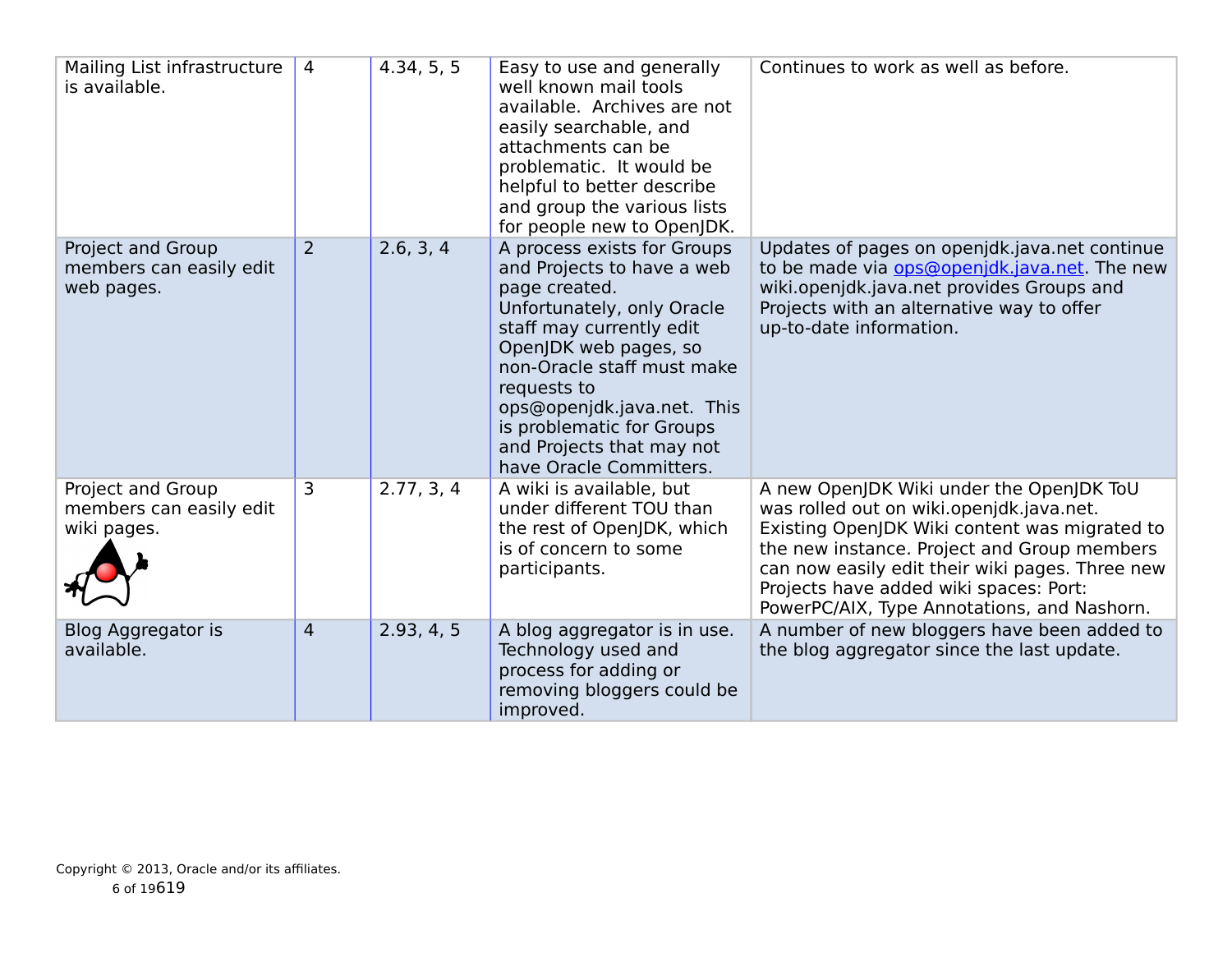| Infrastructure to manage<br>voting is available.                                              | $\overline{4}$ | 2.76, 3, 4 | Voting occurs via email,<br>which is a popular method<br>in a number of<br>communities. One issue<br>that rises frequently is<br>ineligible people tend to<br>vote (not realizing they are<br>ineligible), which can cause<br>some confusion when<br>tabulating results.                                                                                                                                                                  | Voting continues to be performed by e-mail.                                                                                                  |
|-----------------------------------------------------------------------------------------------|----------------|------------|-------------------------------------------------------------------------------------------------------------------------------------------------------------------------------------------------------------------------------------------------------------------------------------------------------------------------------------------------------------------------------------------------------------------------------------------|----------------------------------------------------------------------------------------------------------------------------------------------|
| It's easy for a newcomer<br>to determine the vitality<br>of a particular Group or<br>Project. | $\overline{3}$ | 2.27, 2, 3 | It is generally possible by<br>monitoring mailing lists and<br>other project activity - or<br>simply asking a Project or<br>Group lead on the relevant<br>mailing list. However, there<br>isn't a consistent manner<br>across groups and projects<br>to determine liveness.<br>Having a better issue<br>tracking system, and better<br>enabling Projects to update<br>their web assets (webpage,<br>wiki, etc) will help in this<br>area. | Some Projects use Ohloh.net to compile<br>committer and commit statistics. An example<br>can be found at<br>https://www.ohloh.net/p/openjdk. |
|                                                                                               |                |            |                                                                                                                                                                                                                                                                                                                                                                                                                                           |                                                                                                                                              |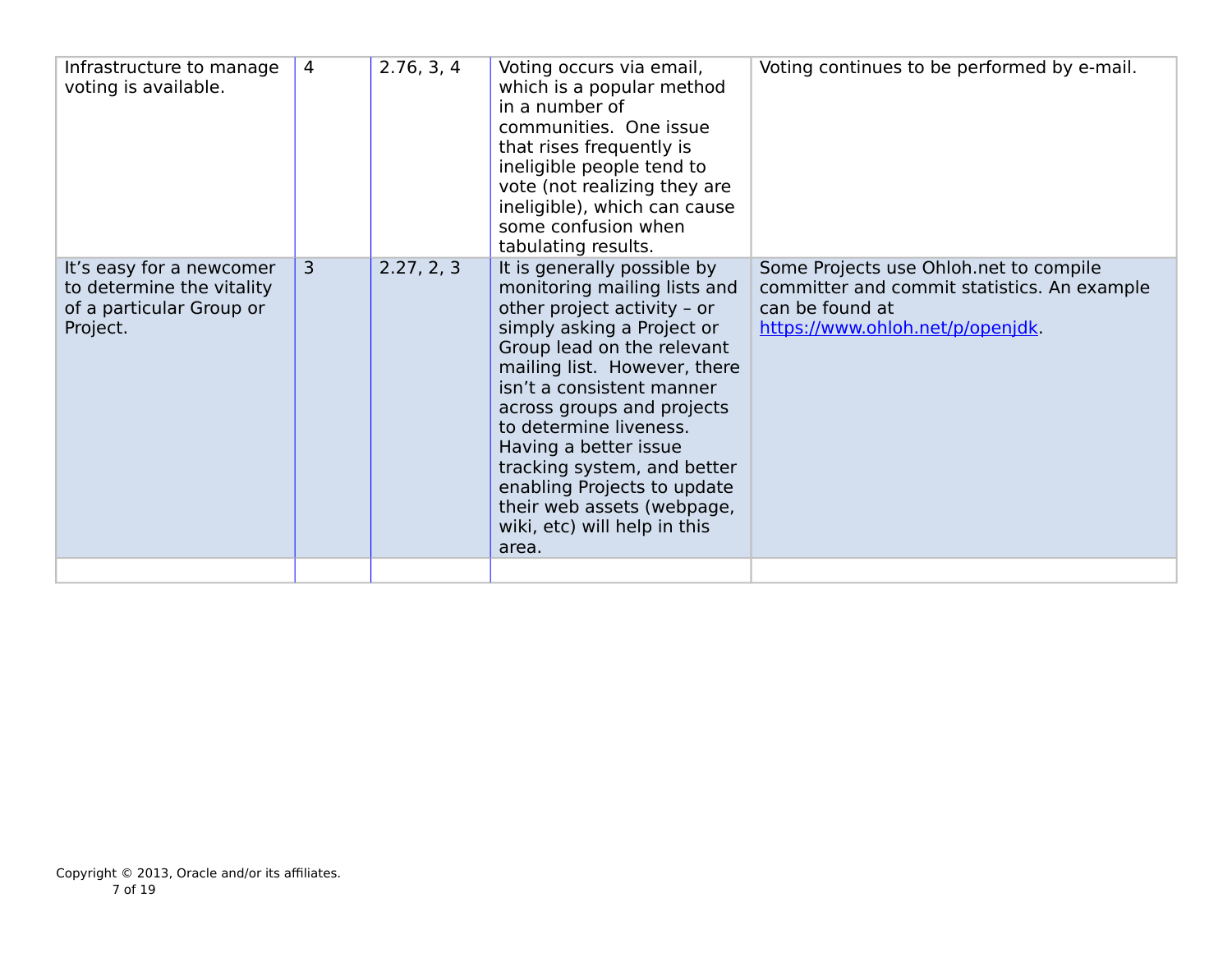| <b>Infrastructure</b>                                         | 2012<br><b>Score</b> | 2012<br><b>Survey</b><br><b>Results</b> | <b>2012 Comments</b>                                                                                                                                                                                | <b>May 2013 Interim Update</b>                                                                      |
|---------------------------------------------------------------|----------------------|-----------------------------------------|-----------------------------------------------------------------------------------------------------------------------------------------------------------------------------------------------------|-----------------------------------------------------------------------------------------------------|
| <b>Groups</b>                                                 |                      |                                         |                                                                                                                                                                                                     |                                                                                                     |
| Votes are transparent.                                        | 5                    | 4.46, 5, 5                              | As per the bylaws, elections<br>have been run<br>transparently. If anything<br>were to be improved, a<br>summary of votes and<br>results could be posted<br>somewhere other than<br>email archives. | Votes continue to be run transparently, on the<br>respective Groups' mailing lists.                 |
| Quarterly Reports are<br>published.                           | $\overline{0}$       | 1.84, 2, 0                              | To date, quarterly reports<br>from Groups have not been<br>published, with rare<br>exceptions (Build group, for<br>example).                                                                        | Only the Build Group has published a Quarterly<br>Report since the last update.                     |
|                                                               |                      |                                         |                                                                                                                                                                                                     |                                                                                                     |
| <b>Governing Board</b>                                        |                      |                                         |                                                                                                                                                                                                     |                                                                                                     |
| <b>Elected Seats are filled</b><br>as per bylaws.             | 5                    | 4.23, 5, 5                              | Elections have taken place<br>on schedule, and<br>candidates have been<br>nominated. Moreover,<br>there are Observers, and<br>the process for adding<br>observers is working as<br>expected.        | The 2013 nominations and elections for<br>At-Large seats took place as planned.                     |
| Meetings occur with<br>regular frequency as<br>per bylaws.    | 5                    | 2.86, 3, 5                              | The board meets more<br>frequently, but at least once<br>per quarter as required.                                                                                                                   | The Governing Board continues to meet at<br>least as frequently as required per bylaws.             |
| <b>Governing Board</b><br>meeting results are<br>transparent. | 3                    | 3.04, 4, 5                              | Minutes are being<br>published, but there are<br>frequently delays of several<br>months between the<br>meetings and the minutes<br>being posted.                                                    | The remaining meeting minutes from 2011 and<br>2012 were posted to the Governing Board web<br>page. |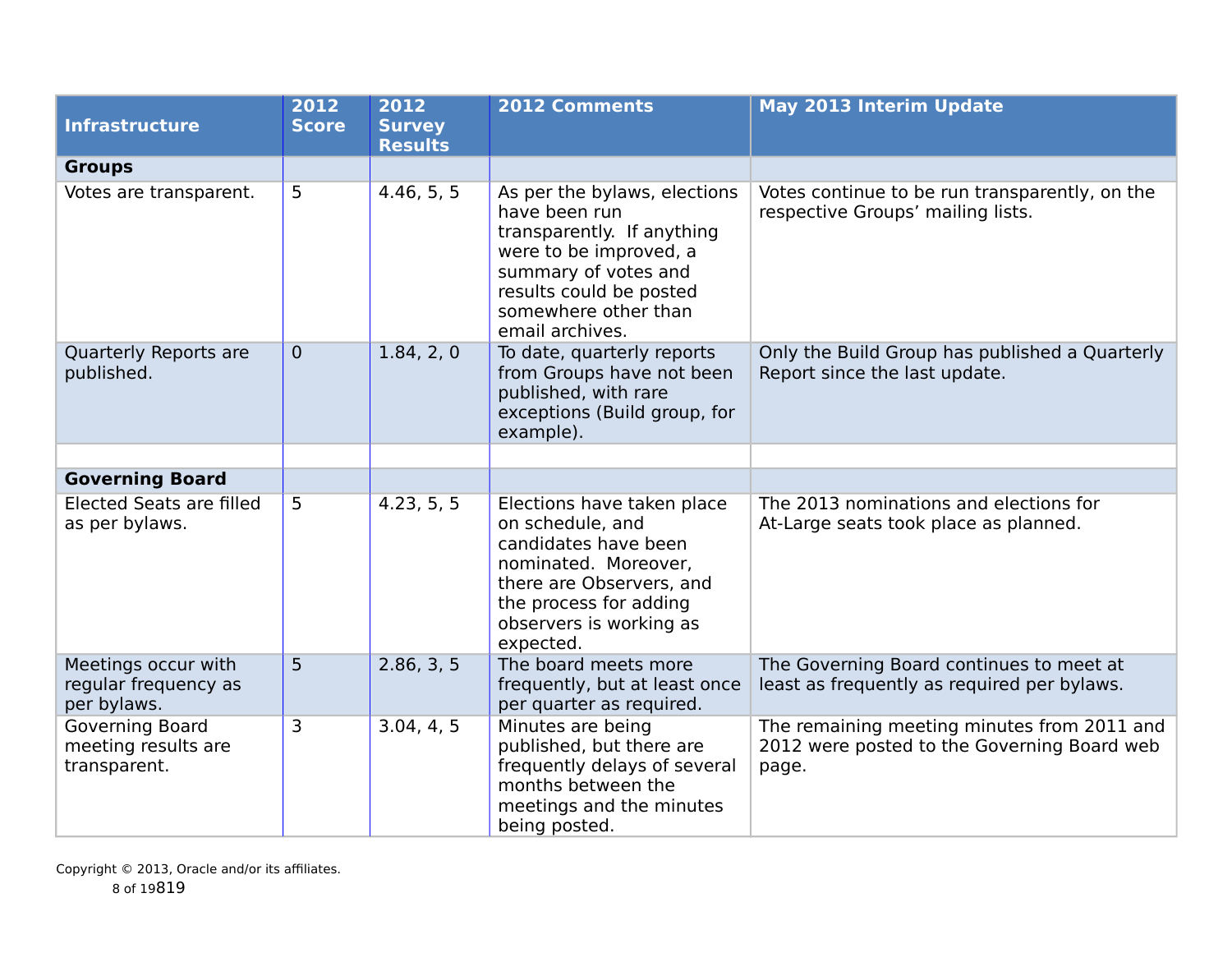| Open Meetings, or other<br>venues for timely<br>community discussions,<br>besides email, are<br>happening. | $\overline{2}$ | 2.56, 4, 0 | To date, no open meetings<br>of the Governing Board<br>have been held. However,<br>the appointed and elected<br>board are easy to find and<br>approachable. There are<br>several general "OpenJDK<br>BOF" events throughout the<br>year with different OpenJDK<br><b>Governing Board Members</b><br>participating where the<br>public could attend and<br>provide feedback. | The Governing Board held two panel sessions<br>since the last update. The first was at the<br>JavaOne Conference in San Francisco, USA in<br>2012. The second took place a few months<br>later at the FOSDEM Conference in Brussels,<br>Belgium, in 2013. In both cases, community<br>participants were able to provide feedback to<br>the Governing Board directly. |
|------------------------------------------------------------------------------------------------------------|----------------|------------|-----------------------------------------------------------------------------------------------------------------------------------------------------------------------------------------------------------------------------------------------------------------------------------------------------------------------------------------------------------------------------|----------------------------------------------------------------------------------------------------------------------------------------------------------------------------------------------------------------------------------------------------------------------------------------------------------------------------------------------------------------------|
| Annual Review is<br>completed.                                                                             | 0              | 2.11, 2, 0 | It has only just been one<br>year since the ratification of<br>the OpenJDK Bylaws. The<br>Governing Board is<br>currently surveying the<br>landscape and expects to<br>do an annual review after<br>JavaOne 2012.                                                                                                                                                           |                                                                                                                                                                                                                                                                                                                                                                      |
|                                                                                                            |                |            |                                                                                                                                                                                                                                                                                                                                                                             |                                                                                                                                                                                                                                                                                                                                                                      |
| <b>Meritocracy -</b><br><b>Progression of Roles</b>                                                        |                |            |                                                                                                                                                                                                                                                                                                                                                                             |                                                                                                                                                                                                                                                                                                                                                                      |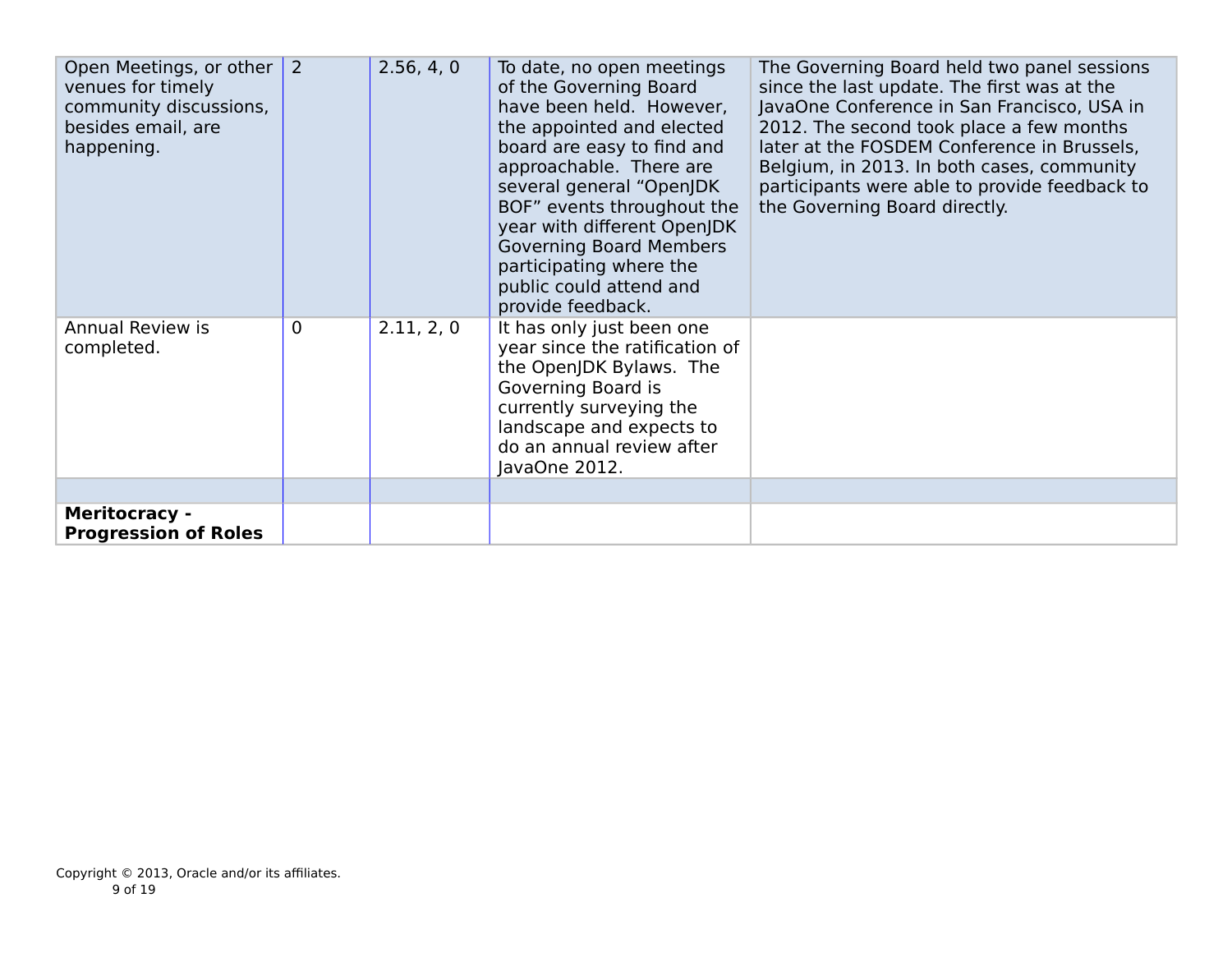| adjust this score up, or<br>AdoptOpenJDK initiatives from the broader Java<br>down, over time as we<br>& JUG community. In addition, the OpenJDK<br>believe growth is increasing<br>Community remains attractive to new Projects.<br>or decreasing.<br>Since JavaOne 2012, two new Projects,<br>Nashorn and the AArch64 Porting Project were<br>Given the current<br>established.<br>infrastructure and<br>resources, we feel there is a<br>good number of new<br>Participants and Projects<br>joining the ecosystem, and<br>that individuals are free to<br>evolve their Roles.<br>However, if successful, we<br>should see increasing<br>activity from the current<br>baseline. |  |
|-----------------------------------------------------------------------------------------------------------------------------------------------------------------------------------------------------------------------------------------------------------------------------------------------------------------------------------------------------------------------------------------------------------------------------------------------------------------------------------------------------------------------------------------------------------------------------------------------------------------------------------------------------------------------------------|--|
| 2.90, 3, 4<br>Aside from the Bylaws,<br>3<br>JavaOne 2012 included a presentation on<br>New Participants can<br>limited resources are<br>OpenJDK Governance and an overview of roles<br>easily see what Roles<br>and processes. This was made available to the<br>and progressions are<br>available explaining the<br>available.<br>various roles and<br>public and summarized in blog posts.<br>progressions.                                                                                                                                                                                                                                                                    |  |
| 2.60, 2, 2<br>3<br>Many active Projects see Participants evolve<br>Participants are<br>Given the limited visibility<br>into what the various Roles<br>their roles from Authors to Committers and<br>progressing to the<br>appropriate Roles.<br>are, feedback for this goal is<br>Reviewers, where applicable.<br>mixed. As with the initial<br>goal in the subsection, we<br>will use "2012 == $3"$ as a<br>baseline, and adjust up or<br>down based on progress of<br>people being able to<br>transition roles YoY.                                                                                                                                                             |  |
| <b>Votes</b>                                                                                                                                                                                                                                                                                                                                                                                                                                                                                                                                                                                                                                                                      |  |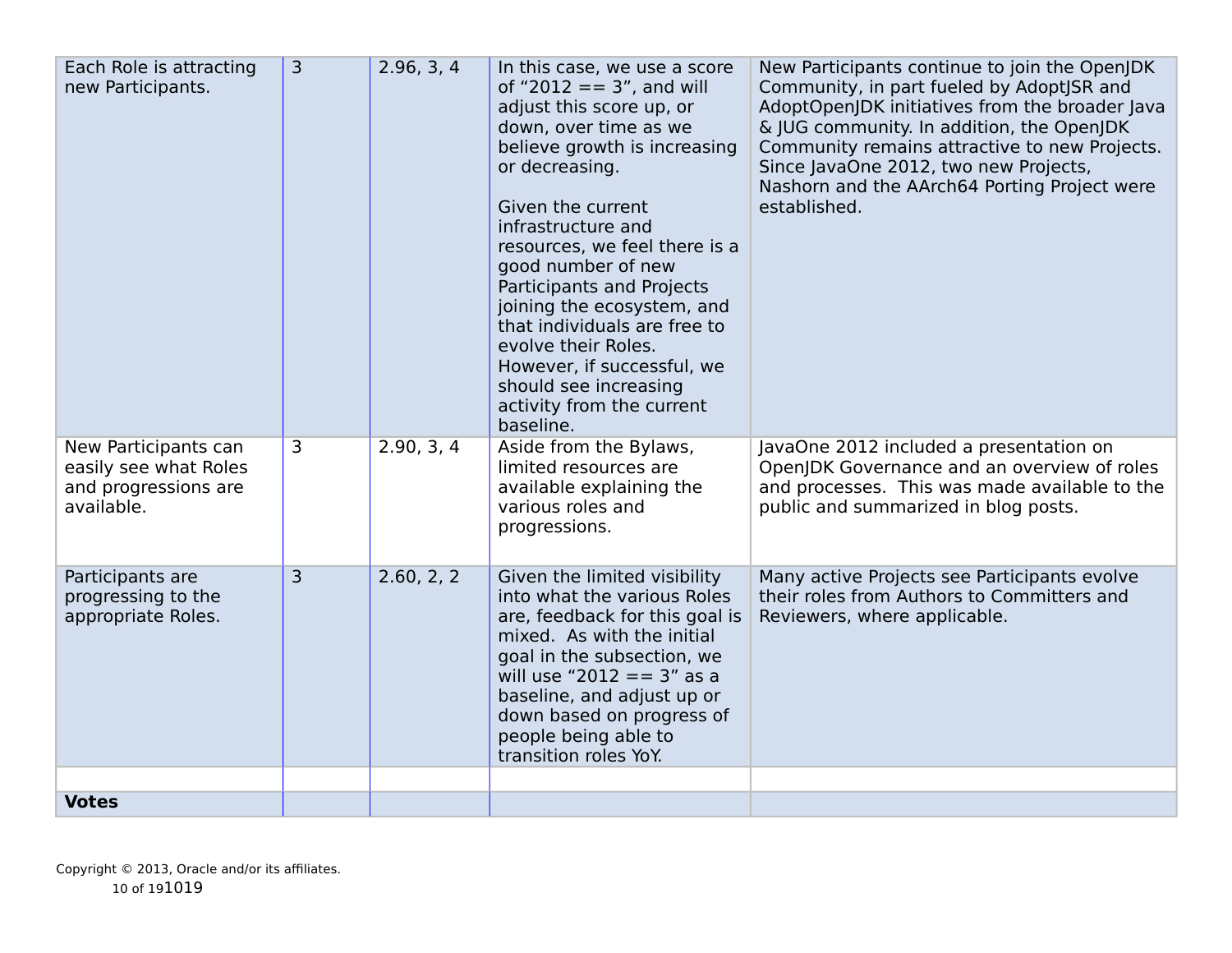| Voting Process is clear<br>and well understood.                          | 4 | 4.15, 4, 4 | Voting processes are<br>described in the Bylaws and<br>it's easy to get quick<br>answers to voting related<br>questions. An FAQ or<br>similar resources would be<br>all that's required to<br>improve this area. | The voting process continues to function as<br>well as before. |
|--------------------------------------------------------------------------|---|------------|------------------------------------------------------------------------------------------------------------------------------------------------------------------------------------------------------------------|----------------------------------------------------------------|
| Public Voting on issues<br>with results published,<br>as per the bylaws. | 5 | 3.97, 5, 5 | Votes are happening in<br>public, and transparently,<br>as required. A posted<br>summary of vote results<br>could be helpful to avoid<br>needing to search mail<br>archives for results.                         | Transparency of votes continues to be provided<br>as before.   |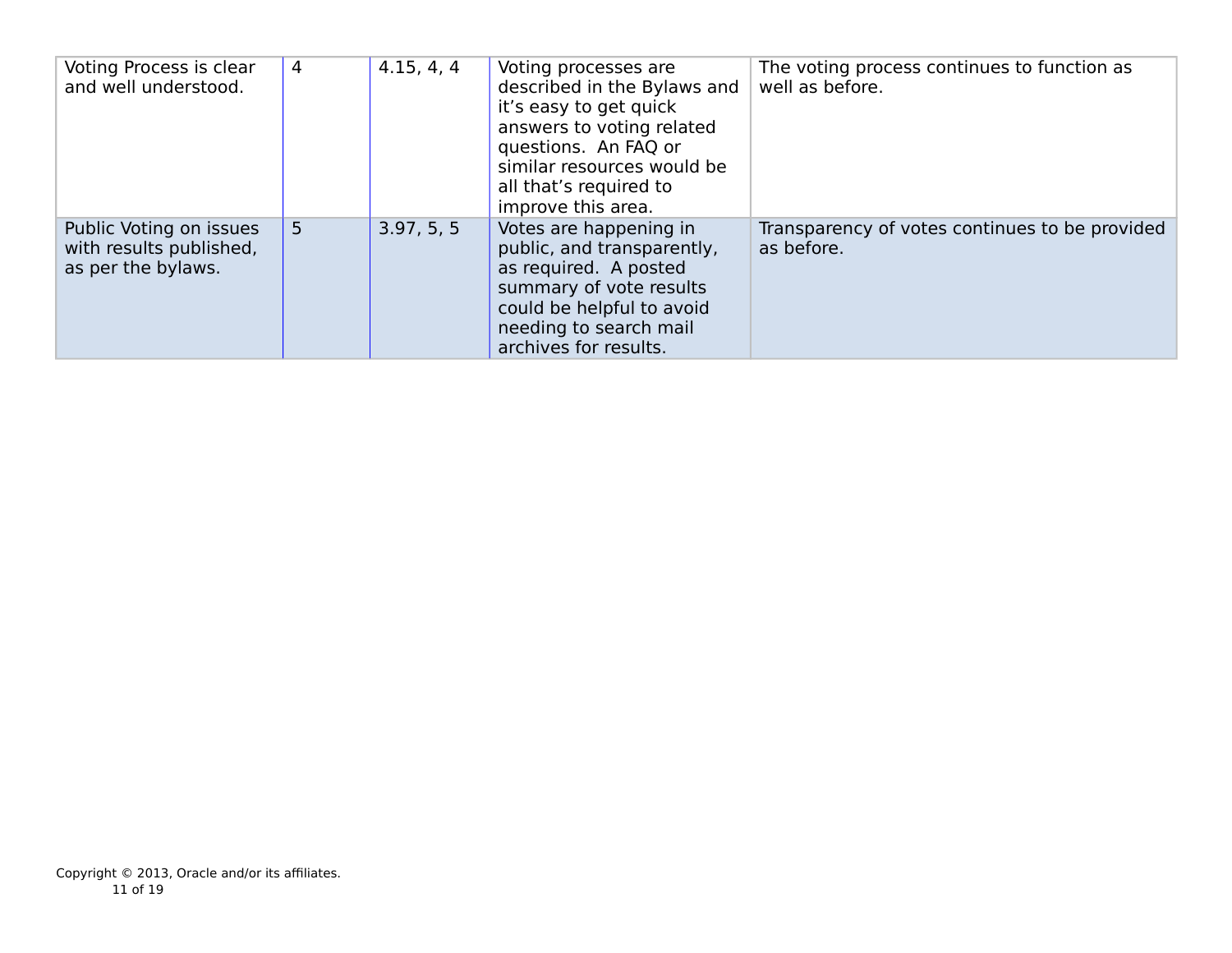| <b>Infrastructure</b>                                              | 2012<br><b>Score</b> | 2012 Survey<br><b>Results</b> | <b>2012 Comments</b>                                                                                                                                                                                                                                                                                                                         | <b>May 2013 Interim Update</b>                                         |
|--------------------------------------------------------------------|----------------------|-------------------------------|----------------------------------------------------------------------------------------------------------------------------------------------------------------------------------------------------------------------------------------------------------------------------------------------------------------------------------------------|------------------------------------------------------------------------|
| <b>Licenses</b>                                                    |                      |                               |                                                                                                                                                                                                                                                                                                                                              |                                                                        |
| All projects use FSF<br>or OSI License.                            | 5                    | 3.96, 5, 5                    | Working as expected. Some<br>concerns were raised that<br>it's possible for Oracle and<br>related Licensees to<br>distribute commercial<br>distributions based on<br>OpenJDK sources. However,<br>that is intended. It is<br>consistent with other<br>communities, and OS<br>licenses that commercially<br>licensed software be<br>possible. | Continues to work as well as before.                                   |
| <b>Trademark License</b><br>exists and is easily<br>accessible.    | 5                    | 3.75, 4, 5                    | OpenJDK Trademark license<br>was recently updated.<br>Some concerns were raised<br>that Oracle sole steward of<br>the OpenJDK trademark,<br>however, that is intended.                                                                                                                                                                       | Continues to work as well as before.                                   |
| Terms of Use for<br>Infrastructure are<br>consistent.              | 3                    | 3.55, 4, 5                    | Progress has been made in<br>this area, but some<br>preferred technologies<br>(such as the Wiki) are still<br>not consistent with<br>OpenJDK.                                                                                                                                                                                                | The new wiki, wiki.openjdk.java.net, uses the<br>standard OpenJDK ToU. |
| Policies for legal<br>notices in source<br>code are<br>documented. | $\mathbf{1}$         | 2.95, 4, 5                    | Policies exist, but are not<br>documented and require<br>asking around.                                                                                                                                                                                                                                                                      | There have been no updates in this area.                               |
|                                                                    |                      |                               |                                                                                                                                                                                                                                                                                                                                              |                                                                        |
| <b>Contributor</b><br><b>Agreement</b>                             |                      |                               |                                                                                                                                                                                                                                                                                                                                              |                                                                        |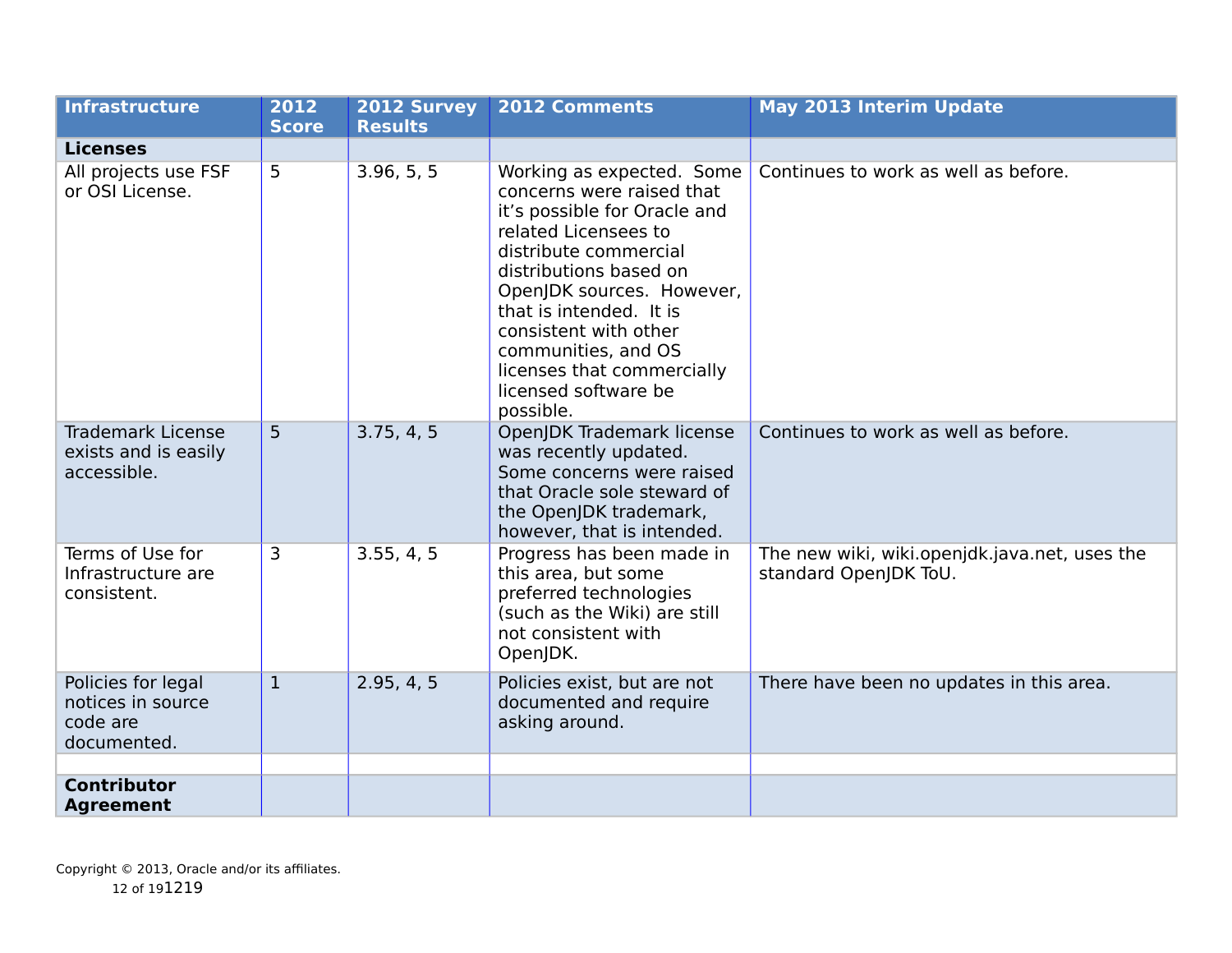| Path for new<br>Contributors to<br>complete Contributor<br>Agreement is clear<br>and working.         | 3              | 3.52, 4, 4 | The Contributor Agreement<br>process is well described<br>and relatively straight<br>forward. However,<br>processing times can vary<br>and may take up to a<br>month, unless escalated by<br>a Project Committer.                                                                                                                                        | OpenJDK continues to attract a high number of<br>new Contributors. Processing times for<br>submitted Contributor Agreements have<br>improved. |
|-------------------------------------------------------------------------------------------------------|----------------|------------|----------------------------------------------------------------------------------------------------------------------------------------------------------------------------------------------------------------------------------------------------------------------------------------------------------------------------------------------------------|-----------------------------------------------------------------------------------------------------------------------------------------------|
| It is easy to identify<br>existing Contributors<br>(people covered by a<br>Contributor<br>Agreement). | $\overline{4}$ | 3.21, 3, 3 | Contributors are listed on a<br>publicly available on<br>Signatories List page.<br>Project and Group Role<br>affiliations are listed on the<br>OpenJDK Census page.<br>However, it is not always<br>clear to Committers where<br>this list is, and how to use<br>it. Also, the information can<br>be sparse and requires<br>follow up and clarification. | The list of Contributors is kept up to date with<br>the processed Contributor Agreements.                                                     |
| Ability for<br>Contributors to<br>handle Change in<br>Employment is clear<br>and working.             | 4              | 3.10, 3, 4 | Notwithstanding the issue<br>about processing time, it is<br>easy for Individuals to<br>continue their Role in<br>OpenJDK should they wish<br>to do so, and their employer<br>changes. However, this fact<br>is not readily clear and<br>there may be confusion by<br>Committers when it<br>happens.                                                     | This process continues to work as before.                                                                                                     |
|                                                                                                       |                |            |                                                                                                                                                                                                                                                                                                                                                          |                                                                                                                                               |
| <b>IP Processes</b>                                                                                   |                |            |                                                                                                                                                                                                                                                                                                                                                          |                                                                                                                                               |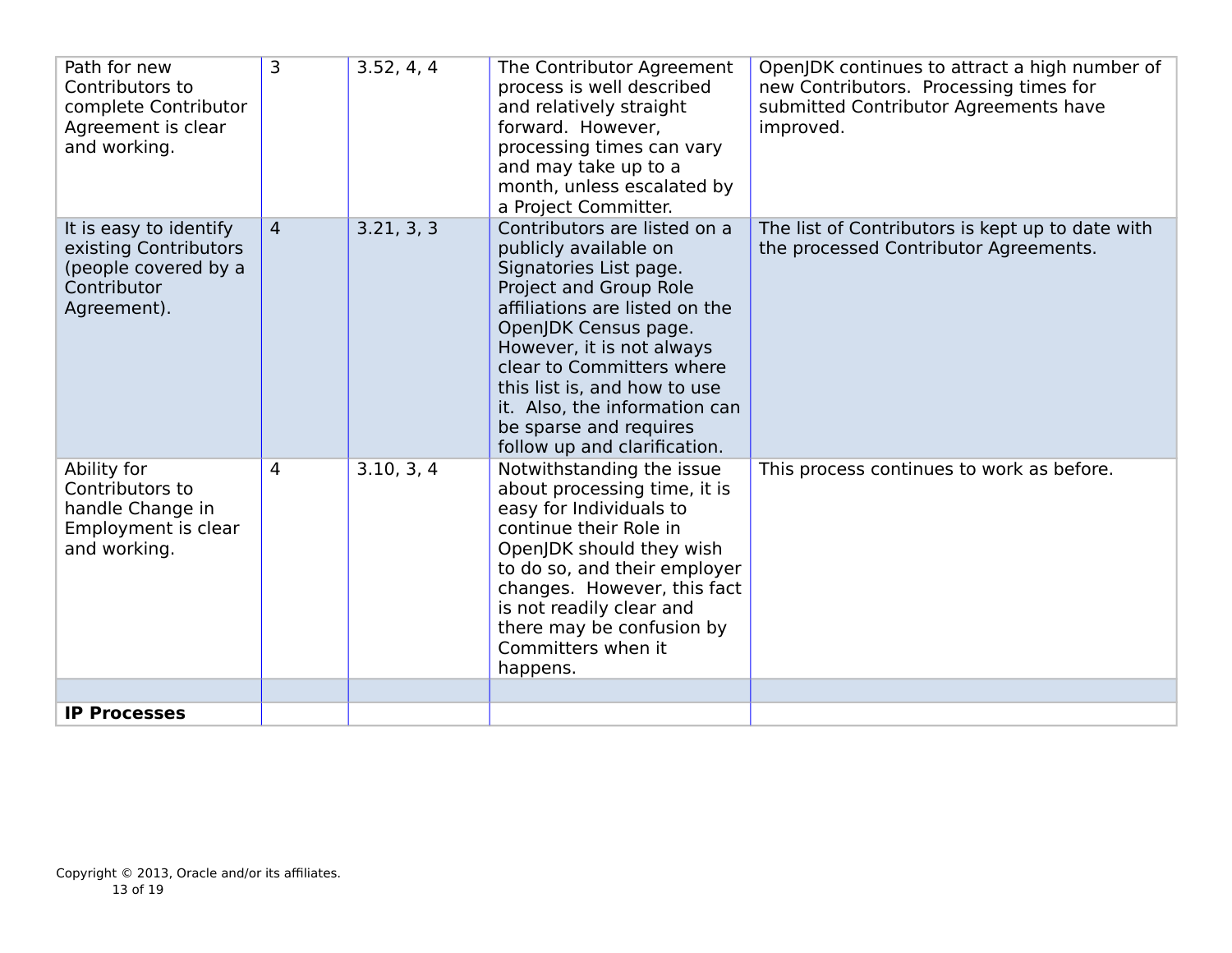| Process for<br>incorporating<br>third-party libraries is<br>clear. | $\mathbf{1}$ | 2.09, 1, 1 | Currently, there is no<br>process or method for<br>Projects to add third-party<br>libraries to their code.<br>When third party<br>dependencies must be<br>added, only Oracle staff are<br>able to do so, and the<br>process for them doing so is<br>completely internal. | There have been no updates in this area. |
|--------------------------------------------------------------------|--------------|------------|--------------------------------------------------------------------------------------------------------------------------------------------------------------------------------------------------------------------------------------------------------------------------|------------------------------------------|
| Process for asking<br>IP-Related questions<br>is clear.            | $\mathbf 1$  | 1.91, 1, 1 | Currently these discussions<br>can only take place on<br>relevant project or discuss<br>mailing lists. No guidelines<br>or specific venues exists.                                                                                                                       | There have been no updates in this area. |
|                                                                    |              |            |                                                                                                                                                                                                                                                                          |                                          |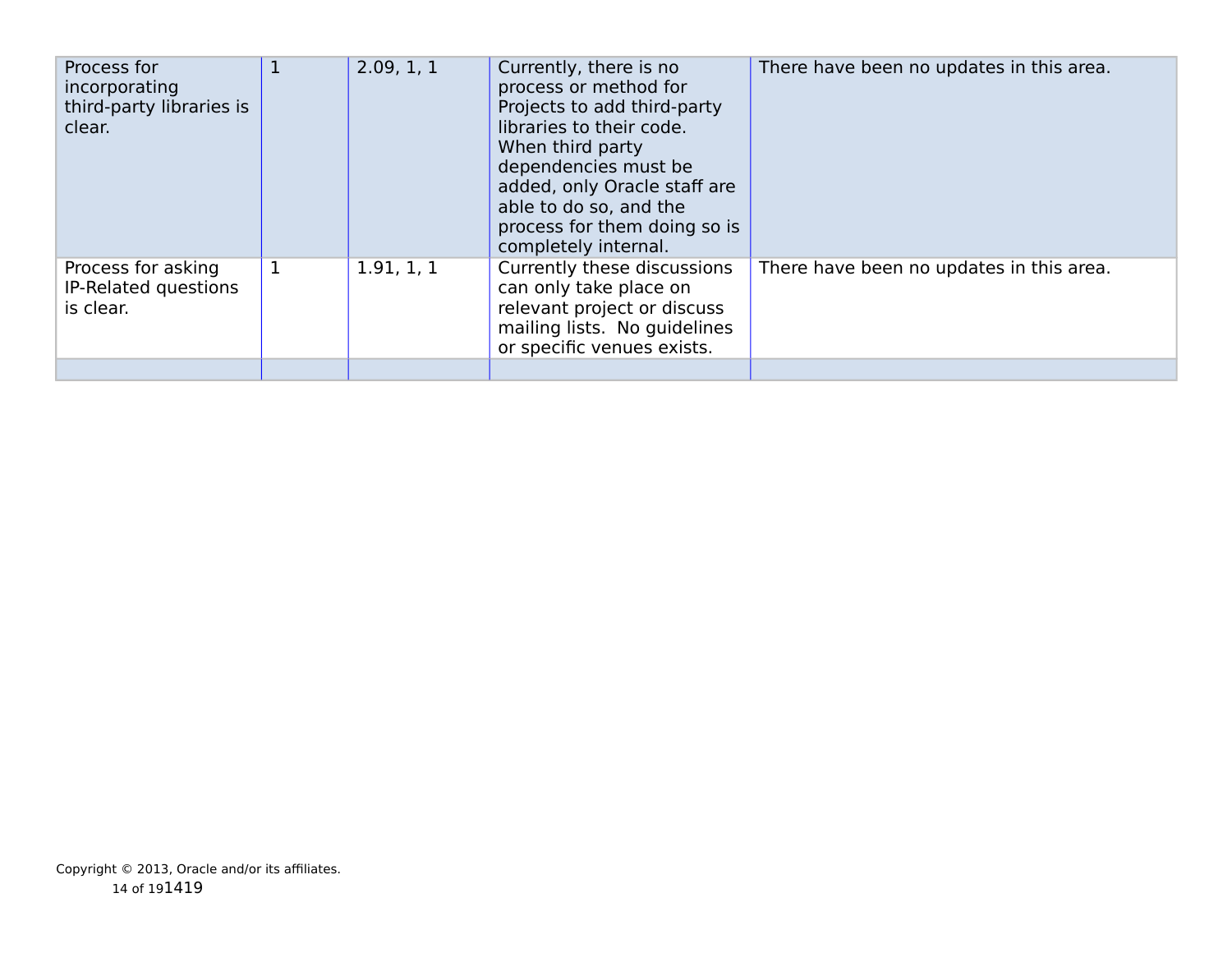## **JDK 7u & JDK 8 Project Scorecards**

Proposed Score: Suggested score, proposed to the GB based on feedback from Oracle, and analysis of survey results. Note that it would be imprudent to only consider the average of the survey results too seriously given the spread of opinions, and those who might skew the survey up or down with random clicks of 5's or 0's. Therefore, we look carefully at the median score, and the most popular score in the results as well.

Survey results X,Y,Z: X is the average weighted score, and Y is the median, Z is the most popular score. So "3.97, 4, 5" means the average score was 3.97, that the median was 4, but that 5 was selected more than any other

\*\*\* NOTE - Survey results for JDK 7u include only 3 completed scorecards so was not a big factor in determining proposed scores. The JDK 8 project had 15 completed scorecards, and feedback was more relevant.

| Per-Project<br><b>Scorecard</b>                                                                              | 2012<br><b>Score</b><br>(JDK<br>$7u /$ JDK<br>8) | <b>2012 Survey</b><br><b>Results</b><br>(JDK 7u / JDK)<br>-8) | 2012 Comments                                                                                                                                               | <b>May 2013 Interim Update</b>                                                                                                         |
|--------------------------------------------------------------------------------------------------------------|--------------------------------------------------|---------------------------------------------------------------|-------------------------------------------------------------------------------------------------------------------------------------------------------------|----------------------------------------------------------------------------------------------------------------------------------------|
| <b>Visibility</b><br><b>JDK Enhancement</b><br>Process (JEP) is<br>helping identify<br>interesting features. | 2/3                                              | 1.33, 1, 1/<br>3.00, 3, 3                                     | The JEP process is in place.<br>We seek ways to improve<br>quality of feedback, status<br>of particular JEPs, and to<br>respond faster to proposed<br>IEPs. | JEPs continue to be used for JDK 8 and future<br>planning. In addition, JEPs have been used for<br>three JDK 7 Update features so far. |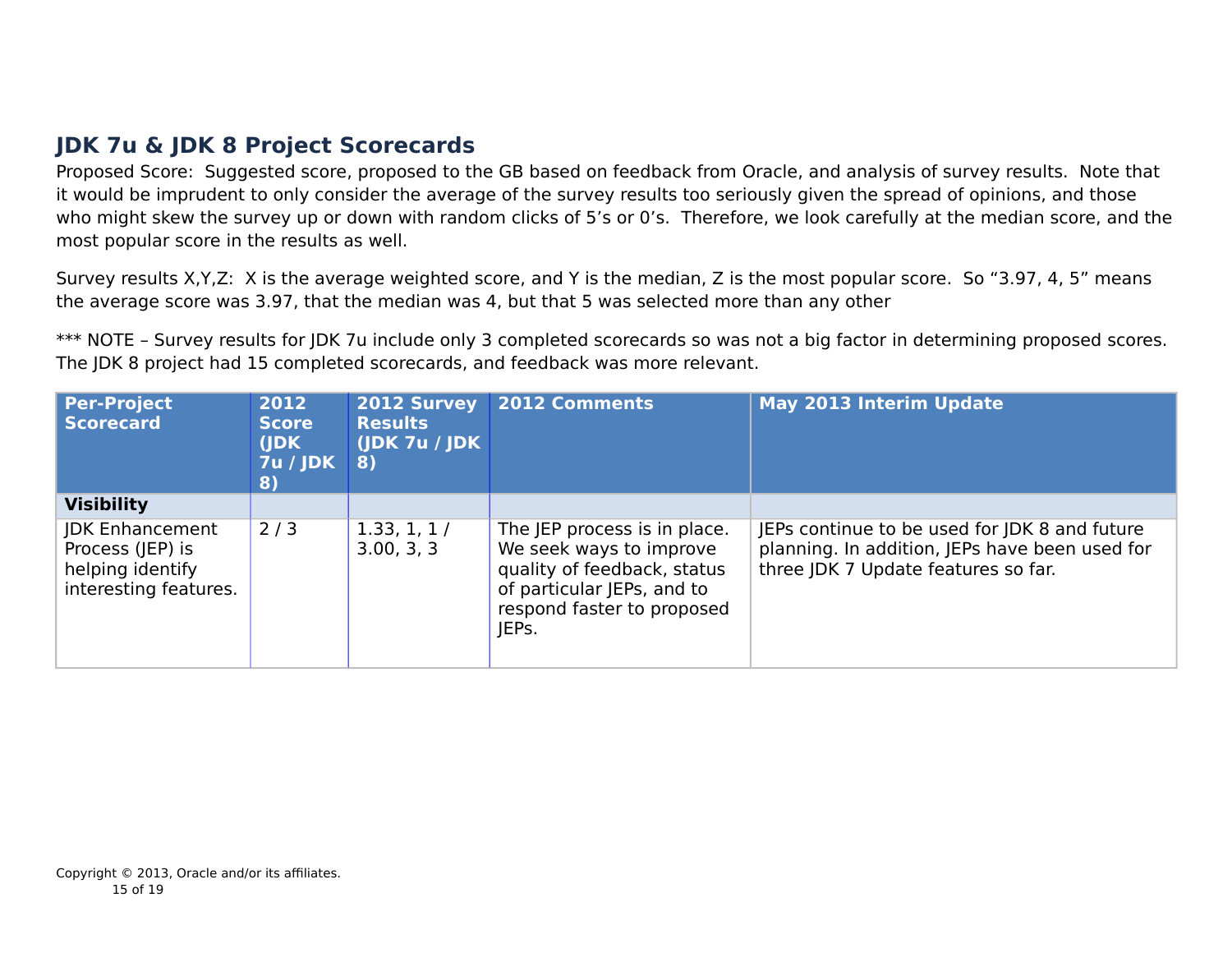| Project Planning is<br>publicly available<br>and observable.                                                                   | 2/3 | 1.33, 1, 1/<br>2.67, 3, 3 | At this time, people who<br>actively watch mailing lists<br>are usually able find and<br>track progress and compare<br>to schedules. However,<br>there is generally no<br>single-source summary<br>location for this information,<br>or agreed time interval for<br>reporting. | While JEPs have brought more transparency at<br>a less granular level to the OpenJDK<br>Community, their use is mostly constrained to<br>JDK 8 and future releases. Although the 7u<br>Project improved communication in this area,<br>the need to re-plan 7u releases in progress has<br>been a continuous challenge.                                                                                 |
|--------------------------------------------------------------------------------------------------------------------------------|-----|---------------------------|--------------------------------------------------------------------------------------------------------------------------------------------------------------------------------------------------------------------------------------------------------------------------------|--------------------------------------------------------------------------------------------------------------------------------------------------------------------------------------------------------------------------------------------------------------------------------------------------------------------------------------------------------------------------------------------------------|
| <b>Design Decisions</b><br>are publicly<br>available and<br>observable.                                                        | 2/3 | 1.67, 1, 1/<br>3.2, 3, 3  | Design decisions are often<br>spread across various<br>resources, and not always<br>publicly visible. In some<br>cases, JEPs and feedback on<br>JEPs, besides being able to<br>observe JSR Expert Groups<br>helps somewhat with<br>visibility.                                 | While many design decisions are publicly<br>visible, the decentralized nature of JDK<br>development can present a challenge for<br>newcomers to find the right forum to observe.<br>JavaOne 2012 and a number of other<br>conferences featured presentations on JDK 7u<br>development processes to increase the<br>visibility of decision making within that Project<br>in the broader Java Community. |
| Projects are<br>providing<br>information on their<br>roadmaps,<br>milestones, build,<br>integration, and<br>release schedules. | 2/3 | 3.00, 2, 2/<br>2.90, 3, 3 | There have been<br>improvements in JDK 8 with<br>publishing milestone,<br>release and roadmap<br>schedules but more<br>improvements are needed.                                                                                                                                | JDK 7u has seen improvements, publishing a<br>milestone and a schedule for the next release<br>being worked on in OpenJDK. JDK 8 has<br>continued to publish updates to existing<br>milestone, release and roadmap schedules as<br>they have become available.                                                                                                                                         |
| Relevant<br>documentation is<br>available and up to<br>date.                                                                   | 4/4 | 2.67, 3, 3/<br>2.80, 3, 4 | Documentation is available,<br>but goes stale, more<br>attention is need to keep<br>things current.                                                                                                                                                                            | While availability of Project documentation<br>continues to improve, currency and, as a<br>corollary, accuracy remain a challenge.                                                                                                                                                                                                                                                                     |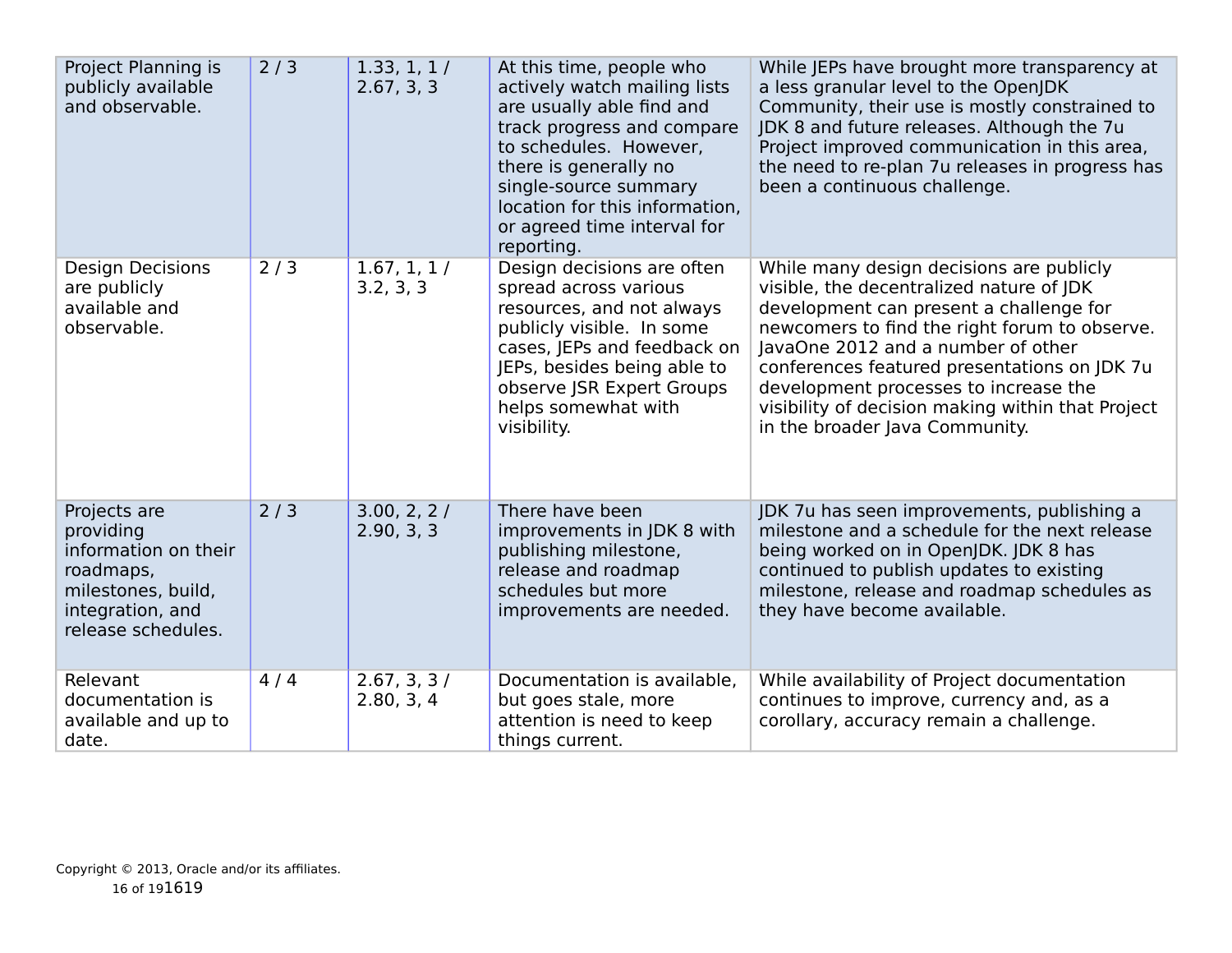| <b>Identifying Project</b><br>Leadership and<br>determining how to<br>ask questions is<br>easy. | 3/3 | 3.33, 3, 3/<br>3.70, 4, 4 | The OpenJDK Census page<br>helps with this goal, but is<br>not well known or<br>understood. A different<br>view into the Census (listing<br>Projects, Groups and who<br>fills the various Roles) may<br>help improve this score.                                                                                                                                                                                                                                                 | The JDK 7u Project additionally lists Project<br>leadership on its web page, linking to the<br>OpenJDK Census page for detailed<br>information.JDK 8 leadership is simpler and<br>continues to be documented through the<br>Census page. |
|-------------------------------------------------------------------------------------------------|-----|---------------------------|----------------------------------------------------------------------------------------------------------------------------------------------------------------------------------------------------------------------------------------------------------------------------------------------------------------------------------------------------------------------------------------------------------------------------------------------------------------------------------|------------------------------------------------------------------------------------------------------------------------------------------------------------------------------------------------------------------------------------------|
| Votes are<br>transparent as per<br>the bylaws.                                                  | 5/5 | 3.33, 4, 4/<br>3.80, 4, 4 | Votes are happening<br>transparently according to<br>the bylaws. A summary of<br>vote results may save<br>people from having to mine<br>mailing lists for results.                                                                                                                                                                                                                                                                                                               | Voting continues to function as well as before.                                                                                                                                                                                          |
|                                                                                                 |     |                           |                                                                                                                                                                                                                                                                                                                                                                                                                                                                                  |                                                                                                                                                                                                                                          |
| <b>Technical Matters</b>                                                                        |     |                           |                                                                                                                                                                                                                                                                                                                                                                                                                                                                                  |                                                                                                                                                                                                                                          |
| Project is easy to<br>build.                                                                    | 2/3 | 3.33, 3, 3/<br>3.18, 3, 3 | Several community<br>participants have<br>demonstrated it's possible<br>to do custom builds of<br>OpenJDK. However, the<br>knowledge and resources<br>are scattered and difficult to<br>find. Related tools for doing<br>continuous build and<br>integration testing do not<br>exist. The Infrastructure<br>Project (sometimes referred<br>to as the "new build"<br>Project) has offered<br>improvements, but still has<br>a way to go to help a<br>broader set of Participants. | Integration of the new Build Infrastructure<br>Project into JDK 8 has improved the situation<br>on most platforms. New Participants are<br>starting to work on build improvements and<br>enhancements.                                   |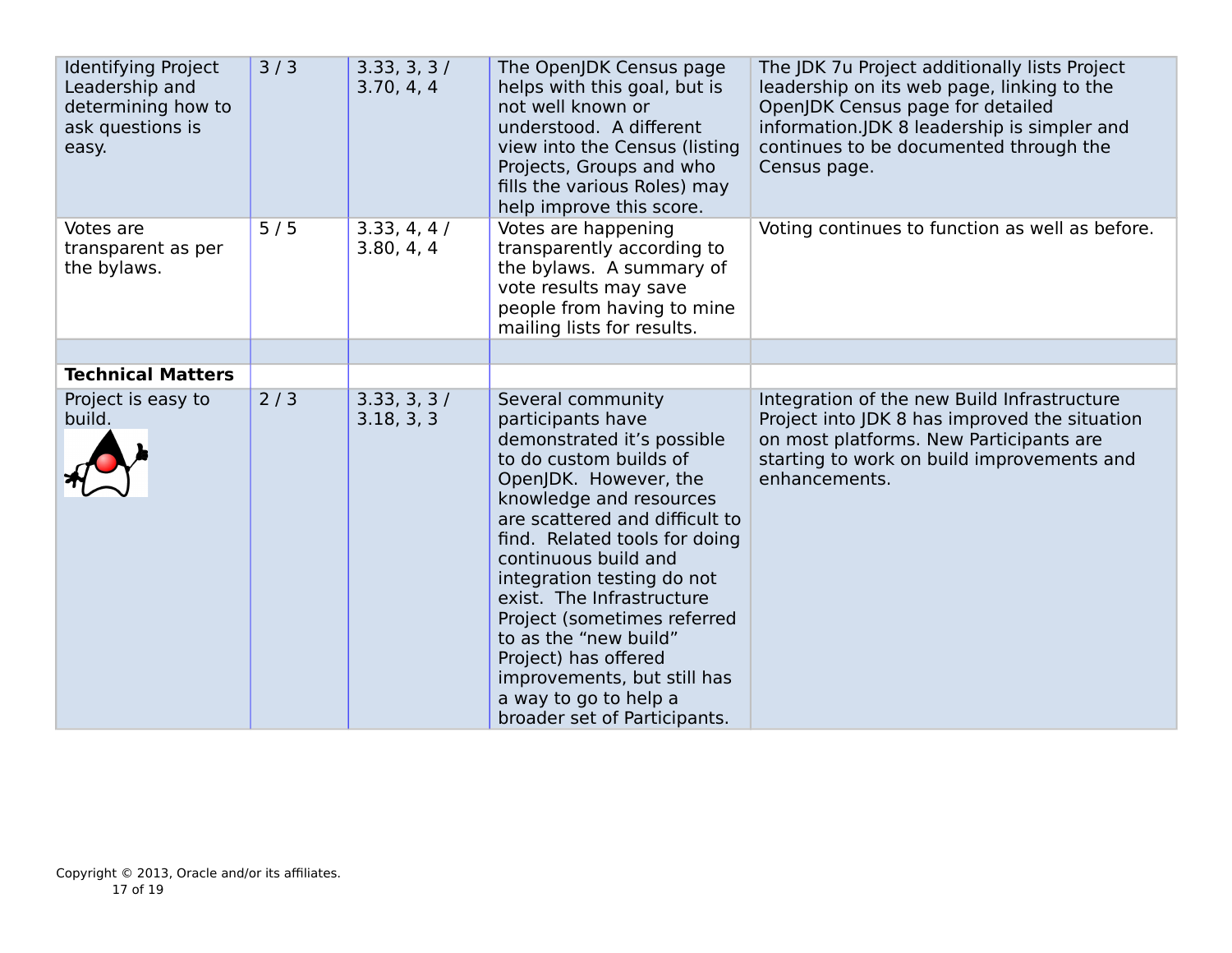| Project is easy to<br>test.             | 2/3 | 3.67, 4, 4/<br>2.5, 3, 3  | There are still internal tests<br>and frameworks. This can<br>cause issues and delays<br>with some projects when<br>3rd party contributions<br>must first be verified before<br>going into a mainline<br>release. Some spec code<br>requires additional licenses<br>- their availability and ease<br>of access is scored<br>separately. | Test results from Oracle JDK 8 EA builds are<br>now regularly published to provide OpenJDK<br>Community testers with a baseline against<br>which to compare their own results.                                                                                                                                                         |
|-----------------------------------------|-----|---------------------------|-----------------------------------------------------------------------------------------------------------------------------------------------------------------------------------------------------------------------------------------------------------------------------------------------------------------------------------------|----------------------------------------------------------------------------------------------------------------------------------------------------------------------------------------------------------------------------------------------------------------------------------------------------------------------------------------|
| Contributing new<br>test cases is easy. | 2/2 | 3.00, 4, 4/<br>2.8, 3, 3  | It is currently possible to<br>contribute tests, but only to<br>a subset of the overall<br>testing that is required to<br>ensure a stable build. Also,<br>there are no guidelines for<br>submitting tests, and it is<br>currently very difficult for<br>the Contributors to<br>participate in this area.                                | A TestFest was held at Devoxx UK conference<br>to introduce new Contributors to the existing<br>testing infrastructure and get some experience<br>writing new tests. As part of that effort, new<br>and updated documentation for testing has<br>been published on the Code Tools wiki. A<br>second event occurred recently in Krakow. |
| Submitting a patch<br>is easy.          | 3/3 | 2.67, 4, 4/<br>3.55, 4, 4 | Submitting a patch can be<br>fairly straightforward to<br>Participants, but can be<br>daunting to people new to<br>OpenJDK. A guide, or other<br>documentation, with an eye<br>to new Participants /<br>Contributors, would be<br>helpful.                                                                                              | This continues to be the case.                                                                                                                                                                                                                                                                                                         |